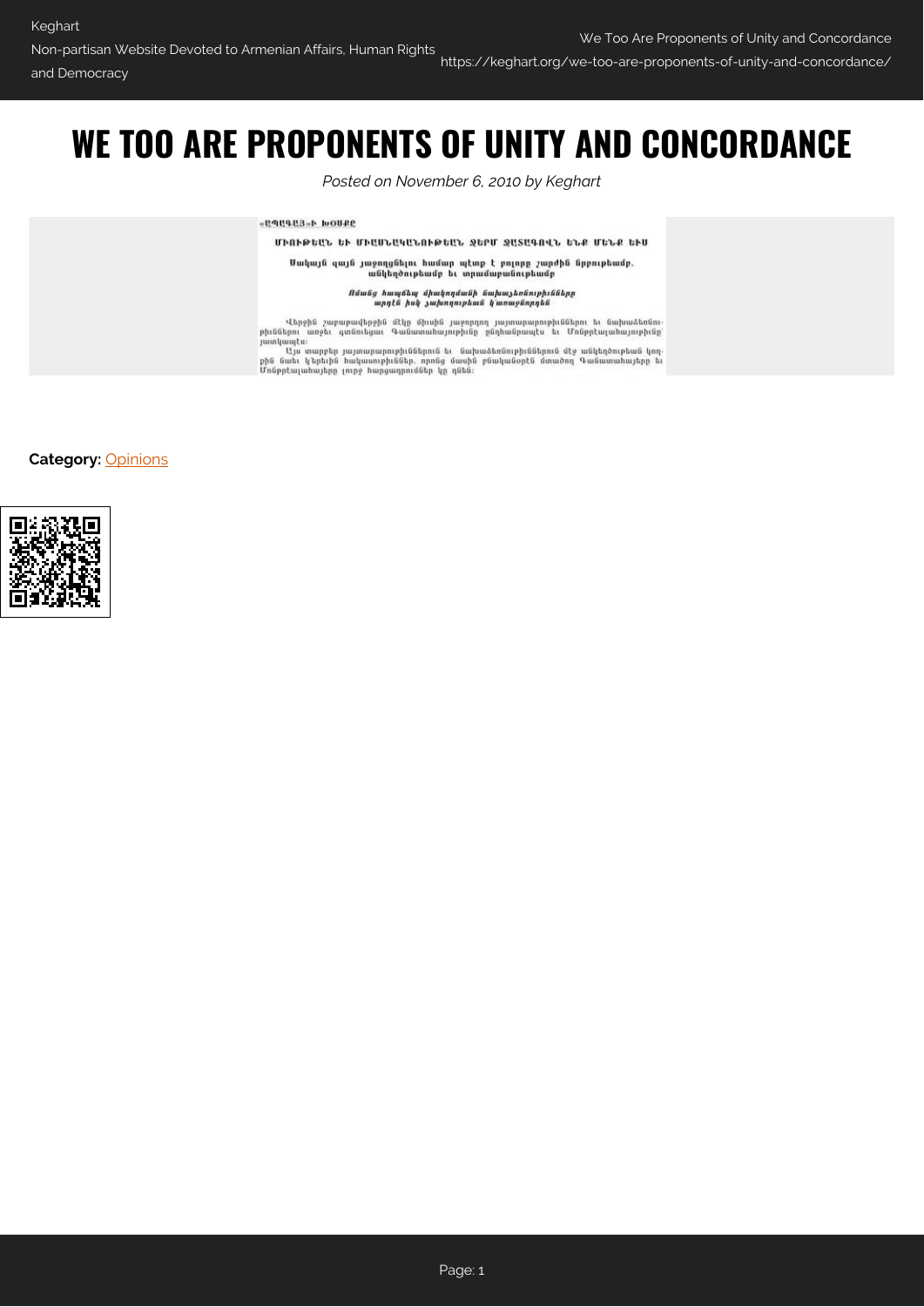https://keghart.org/we-too-are-proponents-of-unity-and-concordance/

## ABAKA's view

*We Too Are Proponents of Unity and Concordance But to attain that objective it is important to act judtciously, sincerely and logically The hasty acts of some already threaten a course of failure*

## ABAKA's view

*We Too Are Proponents of Unity and Concordance But to attain that objective it is important to act judtciously, sincerely and logically The hasty acts of some already threaten a course of failure*

Last week the Canadian Armenian community in general and the Moritreal Armenian community in particular faced a series of announcements and initiatives in rapid succession. Naturally, these announcements will evoke serious questions in the minds of concerned and

healthy-thinking Canadian Armenians since along with the sincerity of the initiatives certain controversial aspects have emerged.

Last Saturday, 23 October, His Eminence Bishop Bagrat Galstanian, Primate of the Armenian Church of Canada, issued a touching message of unity through the internet, with total sincerity and deep faith, putting aside practical considerations, calling all Canadian Armenians AND ALL ITS ORGANIZATIONS for joining their efforts to promote all activities with a spirit of unity in the interests of the entire community.

We shall publish the message of the Primate in our next week's issue.

However, all of a sudden, within a space of barely 24 hours, a confusion and a controversy arose in well-informed circles, when only certain organizations, and not others, received an invitation by the Armenian Revolutionary Federation (ARF) to partake in what they call a "National Council" which intends to pursue the objectives of unified action more or Iess along the same lines as those proposed hy Bishop Galstanian. Naturally, this development created a disturbing and disconcerting element at the onset of a call for unity of the ENTIRE COMMUNITY.

Has the ARF appointed itself the sole executor of the Primate's otherwise well-intended proposition of unity? If so, how could it invite only certain organizations, in defiance of excluding core establishments that have been founders of the coirimunity such as the Tekeyan Armenian Cultural Association, the Armenian Democratic Liberal Party, the Bolsahay Cultural Organization, the Armen-Quebec Corporation, the ABAKA Weekly, etc.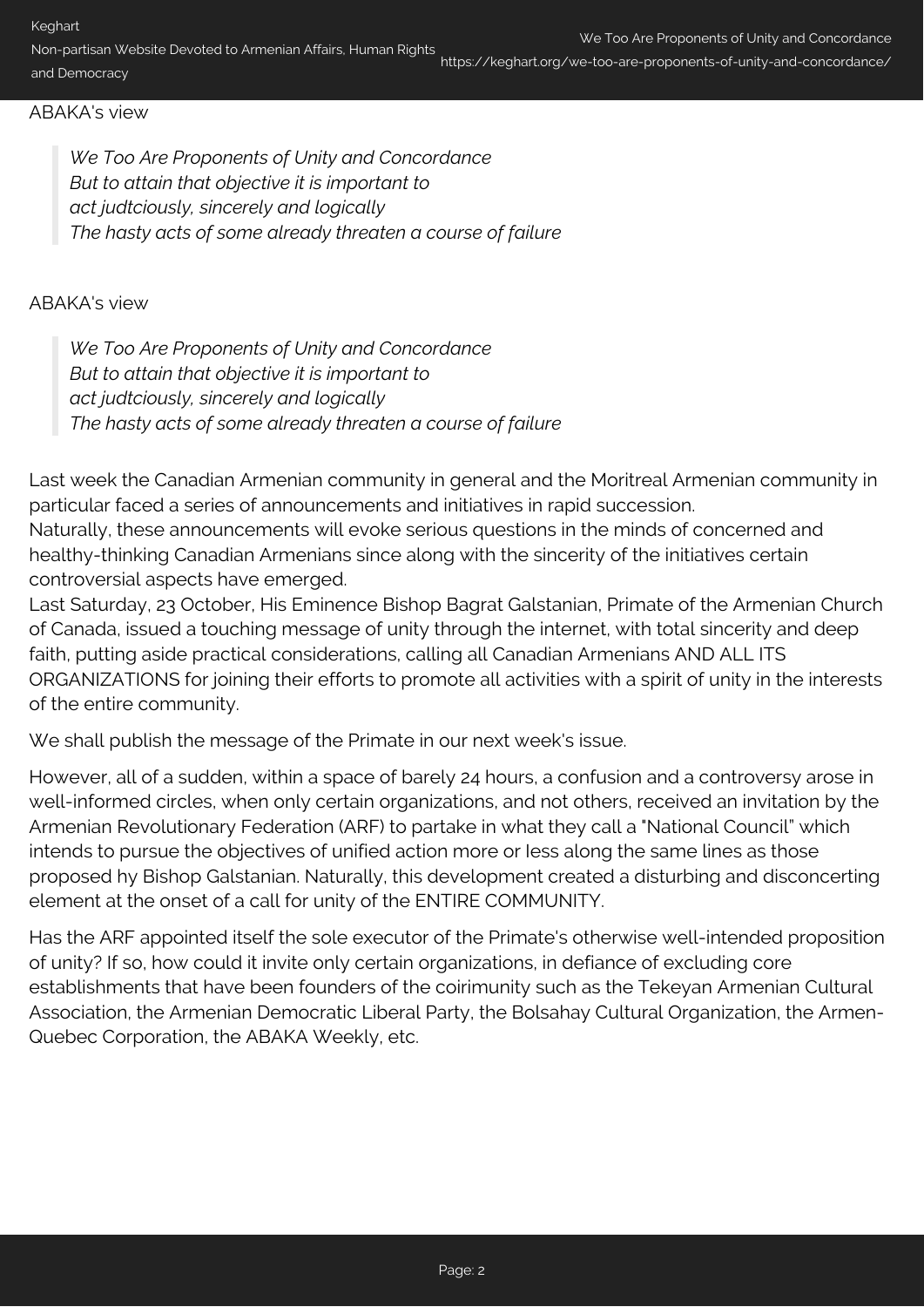On the other hand, if this scheme of "National Council" of the ARF is unrelated to the Primate's call, it begs the question whether it intends to disrupt Serpazan's initiative of a pan-community cooperative system, by arousing a state of confusion within hours of the Primate's call for unity.

Nevertheless, affirming once again our wholehearted conviction of the spirit and the ultimate purpose of the Primate's initiative, we deem it necessary that, considering concrete realities of our community, before committees, commissions, etc. are set up, unofficial consultations and meetings be held among persons closely associated with the mechanisms of the community and with experienced circles, so that the aim of unity and concordance does not fail from the very start in the process of transition from a great idea to a wished-for established reality.

ARF's hasty and untimely action is already a good example of how to lead to such a potential failure. Our organizations condemn such acts.

It should also be known that the announcement, by the Congress of Canadian Armenians on this matter, done hastily, did not have the prior approval of its member organizations. The Congress' role would have been, along with a full support of the spirit of Primate's initiative, to devise and propose ways and means of implementing such a noble cause in such ways as to avoid ultimate failure.

When the message of the Primate will be published in our next issue, the readers will, no doubt, find the above reflections useful for their own interpretation.

*[The Congress of Canadian Armenians](http://canarmcongress.com/modules/news/article.php?storyid=112) wholeheartedly supports this important initiative for unity in our community, and hopes that all Armenian organizations and individuals in Canada will do the same.*